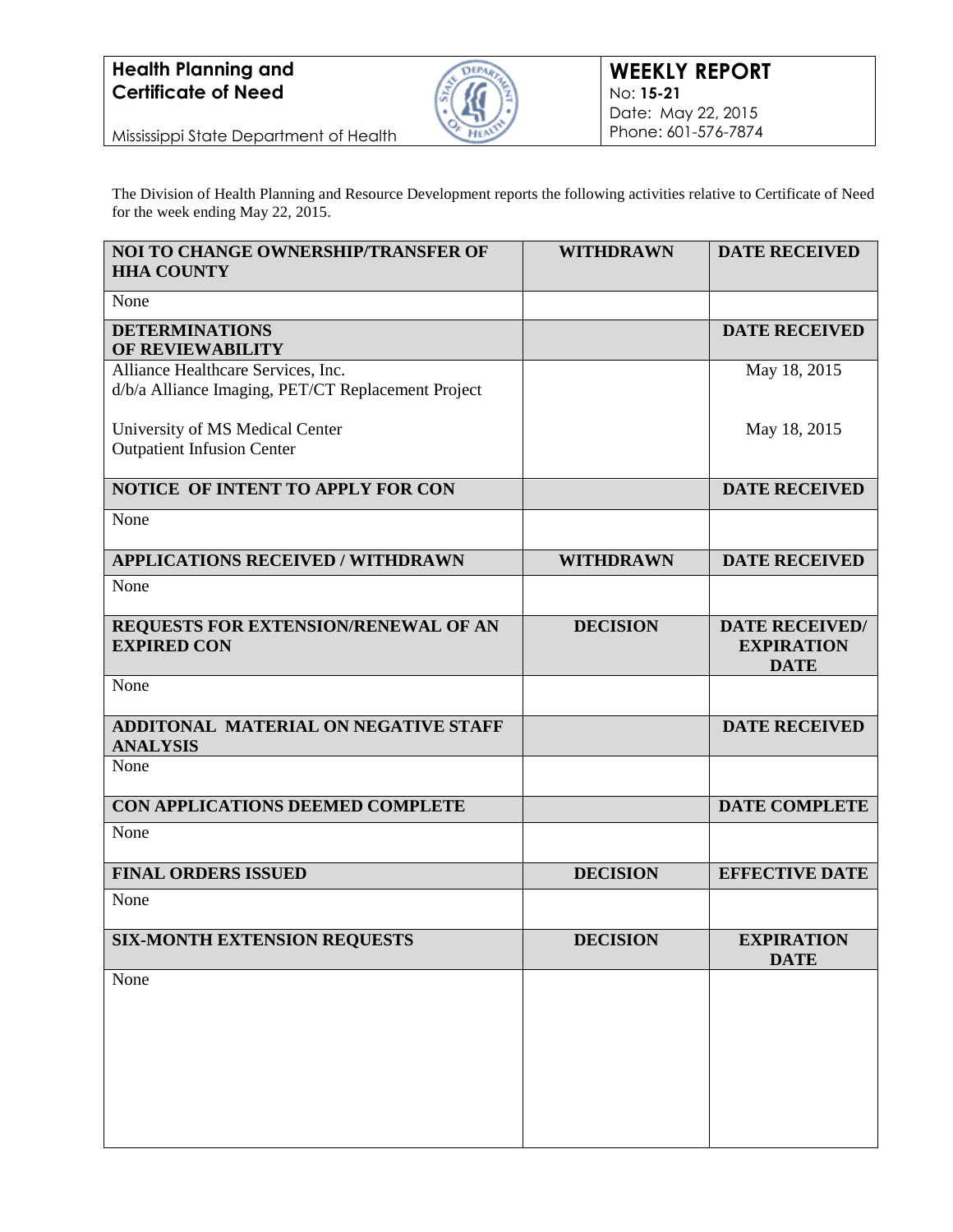

#### **WEEKLY REPORT** No: **15-21** Date: May 22, 2015 Phone: 601-576-7874

Mississippi State Department of Health

| <b>HEARINGS DURING THE COURSE OF REVIEW</b>                                                                                                                                                                                                                                  | <b>REQUESTED</b>       | <b>DATE</b><br><b>SCHEDULED</b> |
|------------------------------------------------------------------------------------------------------------------------------------------------------------------------------------------------------------------------------------------------------------------------------|------------------------|---------------------------------|
| CON Review Number: HG-NIS-1214-021<br>River Oaks, LLC d/b/a River Oaks Hospital<br>Establishment of a Diagnostic Catheterization and PCI<br>Services and Acquisition of Related Equipment<br>Capital Expenditure: \$900,000<br>Location: Flowood, Rankin County, Mississippi |                        |                                 |
| Requestor(s): St. Dominic-Jackson Memorial Hospital                                                                                                                                                                                                                          | March 6, 2015          | July 27 – 31, 2015              |
| Mississippi Baptist Medical Center, Inc. d/b/a Mississippi<br><b>Baptist Medical Center</b>                                                                                                                                                                                  | March 11, 2015         |                                 |
| <b>CON Review Number: ASC-NIS-0614-008</b><br>Madison Physician Surgery Center<br>Establishment of a Multi-Specialty Ambulatory Surgery<br>Center<br>Capital Expenditure: \$1,869,414.00<br>Location: Madison, Madison County, Mississippi                                   |                        |                                 |
| Requestor(s): Madison Physician Surgery Center                                                                                                                                                                                                                               | September 10, 2014     | To Be Scheduled                 |
| <b>CON Review: HG-RLS-1210-039</b><br>Patients' Choice Medical Center, Raleigh<br>Lease/Relocation of 10 Chemical Dependency Beds &<br>Offering of Adult Chemical Dependency Services<br>Capital Expenditure: \$58,400                                                       |                        |                                 |
| Requestor: Alliance Health Center, Meridian                                                                                                                                                                                                                                  | March 16, 2011         | To Be Scheduled                 |
| CON Review: FSF-NIS-0610-025<br>Gumtree Imaging, LLC Tupelo<br>Acquisition/Establishment and Offering of MRI Services<br>Capital Expenditure: \$1,090,000                                                                                                                    |                        |                                 |
| Requestor: The Imaging Center at Gloster Creek Village                                                                                                                                                                                                                       | <b>August 26, 2010</b> | To Be Scheduled                 |
| CON Review: ESRD-NIS-0908-031<br>Fresenius Medical Care-Calhoun City<br>Establish/Const of a 6-Station ESRD Facility in<br><b>Calhoun County</b><br>Capital Expenditure: \$462,471                                                                                           |                        |                                 |
| Requestor: Fresenius Medical Care                                                                                                                                                                                                                                            | March 9, 2010          | To Be Scheduled                 |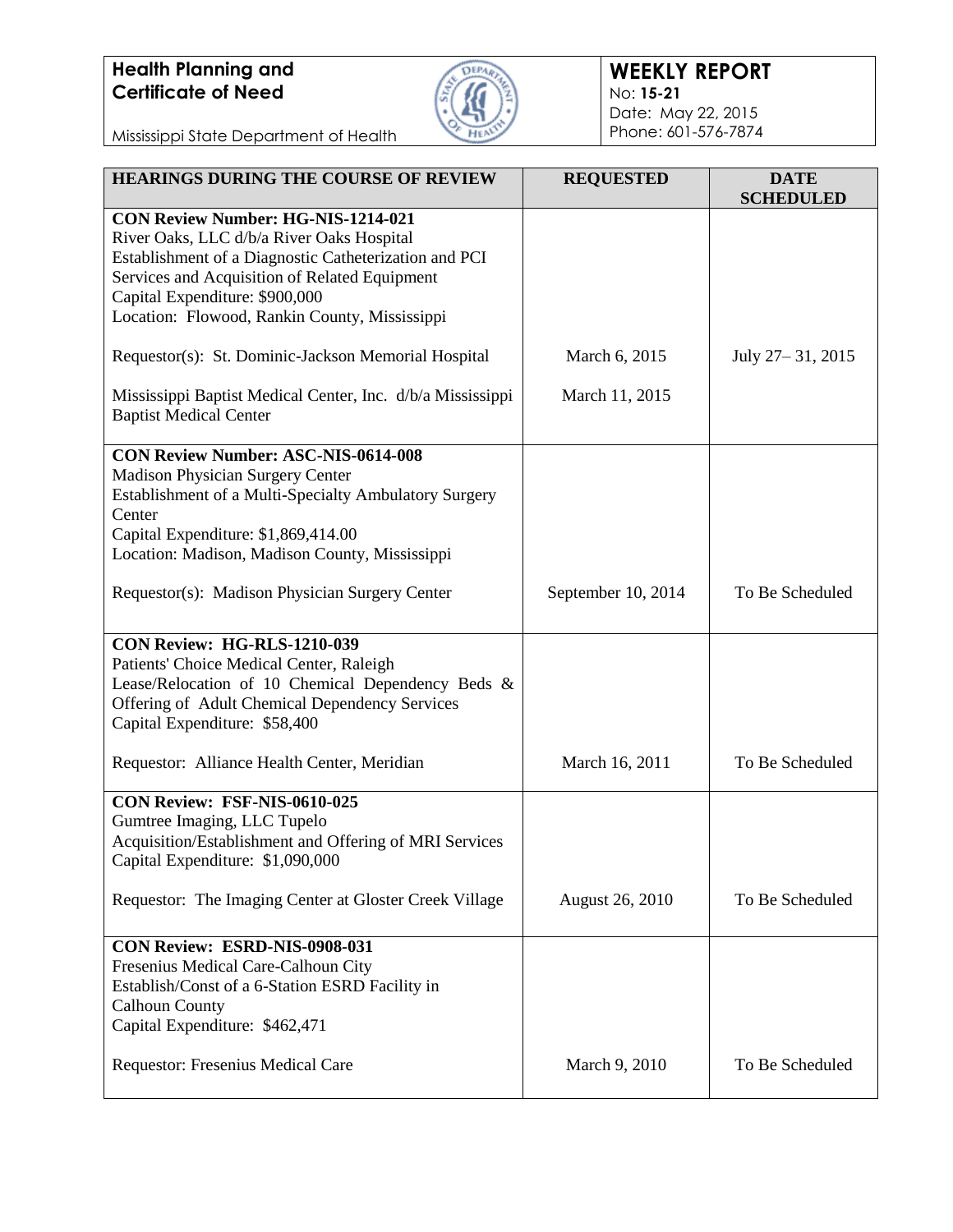

#### **WEEKLY REPORT** No: **15-21** Date: May 22, 2015 Phone: 601-576-7874

Mississippi State Department of Health

| March 9, 2010<br>March 9, 2010 |                                 |
|--------------------------------|---------------------------------|
|                                |                                 |
|                                |                                 |
|                                |                                 |
|                                | To Be Scheduled                 |
|                                | To Be Scheduled                 |
|                                |                                 |
|                                |                                 |
|                                |                                 |
|                                |                                 |
|                                |                                 |
|                                |                                 |
|                                |                                 |
|                                |                                 |
|                                |                                 |
|                                |                                 |
| December 3, 2008               | To Be Scheduled                 |
|                                |                                 |
|                                |                                 |
|                                |                                 |
|                                |                                 |
|                                |                                 |
| December 3, 2007               | To Be Scheduled                 |
|                                |                                 |
|                                |                                 |
|                                |                                 |
|                                |                                 |
|                                |                                 |
| May 2, 2007                    | To Be Scheduled                 |
|                                |                                 |
|                                |                                 |
|                                |                                 |
|                                |                                 |
|                                |                                 |
|                                |                                 |
| January 16, 2007               | To Be Scheduled                 |
|                                | <b>DATE</b><br><b>SCHEDULED</b> |
|                                | <b>REQUESTED</b>                |